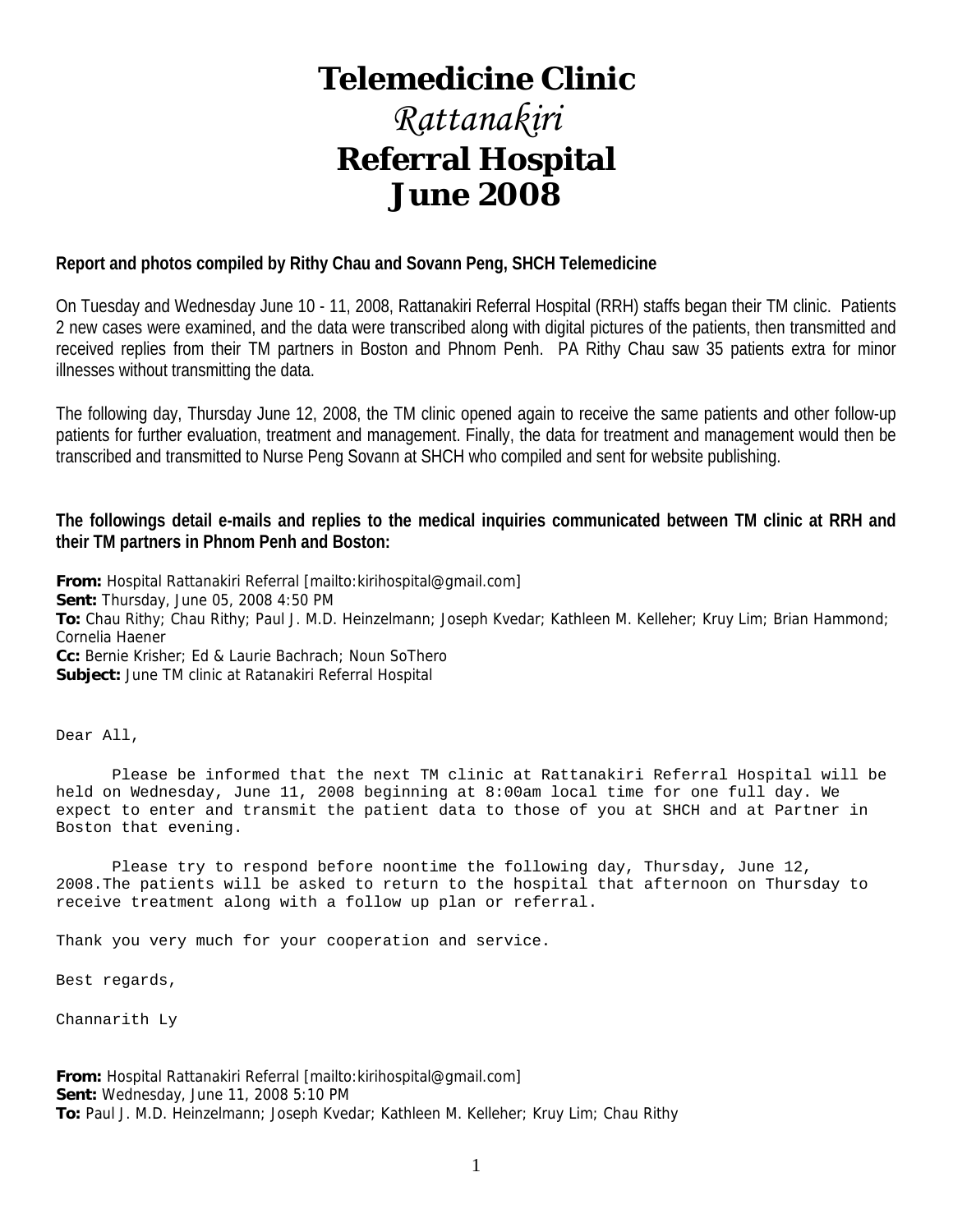**Cc:** Bernie Krisher; Noun SoThero; Ed & Laurie Bachrach **Subject:** Rattanakiri TM Clinic June 2008, Case#1, HN#00300, 17M (Cheung Ra Village)

Dear all,

There are two new cases for Rattanakiri TM Clinic June 2008. This is case number one, HN#00300, 17M and photos.

Best regards, Sovann

## **Rattanakiri Provincial Hospital Telemedicine Clinic with Sihanouk Hospital Center of HOPE and Partners in Telemedicine**



**Patient: HN#00300, 17M (Cheung Ra Village)**

**Chief Complaint:** Face and body skin rash x 5 months

**HPI:** 17M, grade 6 student, came to us complaining of face and body skin rash. The rash appeared from the face then developed to the back, chest and neck with symptoms of mild itchy, no erythema, no vesicle, no pustule. He got treatment with Ciclopirox cream apply once a day then all the rashes gone for a few weeks then it has appeared again. He denied of rashes

on head, arm and from waist to the food.

**PMH:** Unremarkable

**Family Hx:** None

**Social Hx:** grade 6 student, no alcohol drinking, no smoking

**Medication:** Ciclopirox apply qd

**Allergies:** NKDA

**ROS:** no fever, no cough, no SOB, normal appetite, normal bowel movement, normal urination

**PE:** 

**Vital Signs: BP: 100/50 P: 78 R: 20 T: 37.5<sup>o</sup> C Wt: 48Kg**

**General:** Look stable

**HEENT:** No oropharyngeal lesion, pink conjunctiva, no neck mass, no lymph node palpable

**Chest:** CTA bilaterally, no rale, no rhonchi; H RRR, no murmur

**Abdomen:** Soft, no tender, no distension, (+) BS, no HSM

**Extremity/Skin:** On face, neck, chest and back, macule rash, hyperpigmentation, and hypopigmentation, some scaly skin, no erythema, no vesicle, no pustule; no rash on head, and from waist to the foot





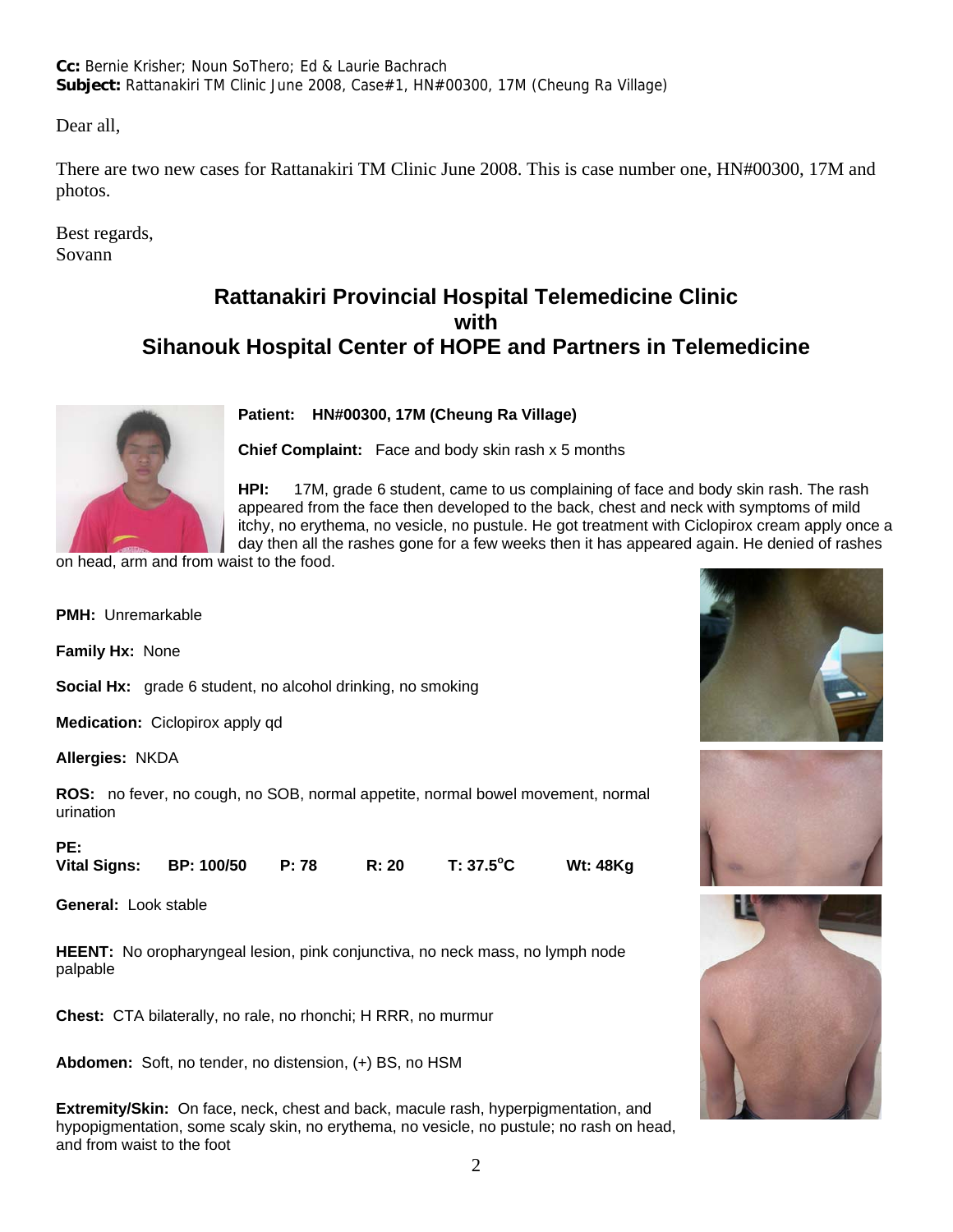#### **MS/Neuro:** MS +5/5, motor, sensory intact, DTRs +2/4

#### **Lab/Studies done today:** None

#### **Assessment:**

1. Pityriasis versicolor

#### **Plan:**

 $\overline{\phantom{a}}$ 

- 1. Fluconazole 150mg 1t po qd for one month
- 2. Draw blood for CBC, Lyte, BUN, Creat, Gluc, LFT at SHCH

#### **Comments/Notes: Do you agree with my assessment and plan?**

#### **Examined by: Nurse Sovann Peng Case Constrained By: Nurse Sovann Peng Case Constrained By: 0008**

Please send all replies to kirihospital@gmail.com and cc: to tmed rithy@online.com.kh and kirihospital@yahoo.com.

*The information transmitted in this e-mail is intended only for the person or entity to which it is addressed and may contain confidential and/or privileged material. Any review, retransmission, dissemination or other use of or taking of any action in reliance upon, this information by persons or entities other than the intended recipient is prohibited. If you received this e-mail in error, please contact the sender and delete material from any computer.*

**From:** Kvedar, Joseph Charles,M.D. **Sent:** Wednesday, June 11, 2008 4:39 PM **To:** Fiamma, Kathleen M. **Cc:** Armstrong, April,M.D. **Subject:** Re: Rattanakiri TM Clinic June 2008, Case#1, HN#00300, 17M (Cheung Ra Village)

This certainly looks like tinea versicolor as pointed out by Sovann. I agree with the treatment as well.

Joseph C. Kvedar, MD Director, Center for Connected Health Partners HealthCare System, Inc. Associate Professor of Dermatology Harvard Medical School

25 New Chardon Street Suite 400 D Boston, MA 02114

**From:** Hospital Rattanakiri Referral [mailto:kirihospital@gmail.com] **Sent:** Wednesday, June 11, 2008 5:28 PM **To:** Paul J. M.D. Heinzelmann; Joseph Kvedar; Kathleen M. Kelleher; Kruy Lim; Chau Rithy **Cc:** Bernie Krisher; Noun SoThero; Ed & Laurie Bachrach **Subject:** Rattanakiri TM Clinic June 2008, Case#2, NL#00301, 53M (Lum Phat)

Dear all, This is case number 2, NL#00301, 53M and photos. Please reply to the case before Thursday afternoon. Thank you very much for your cooperation and support in this project. Best regards, Sovann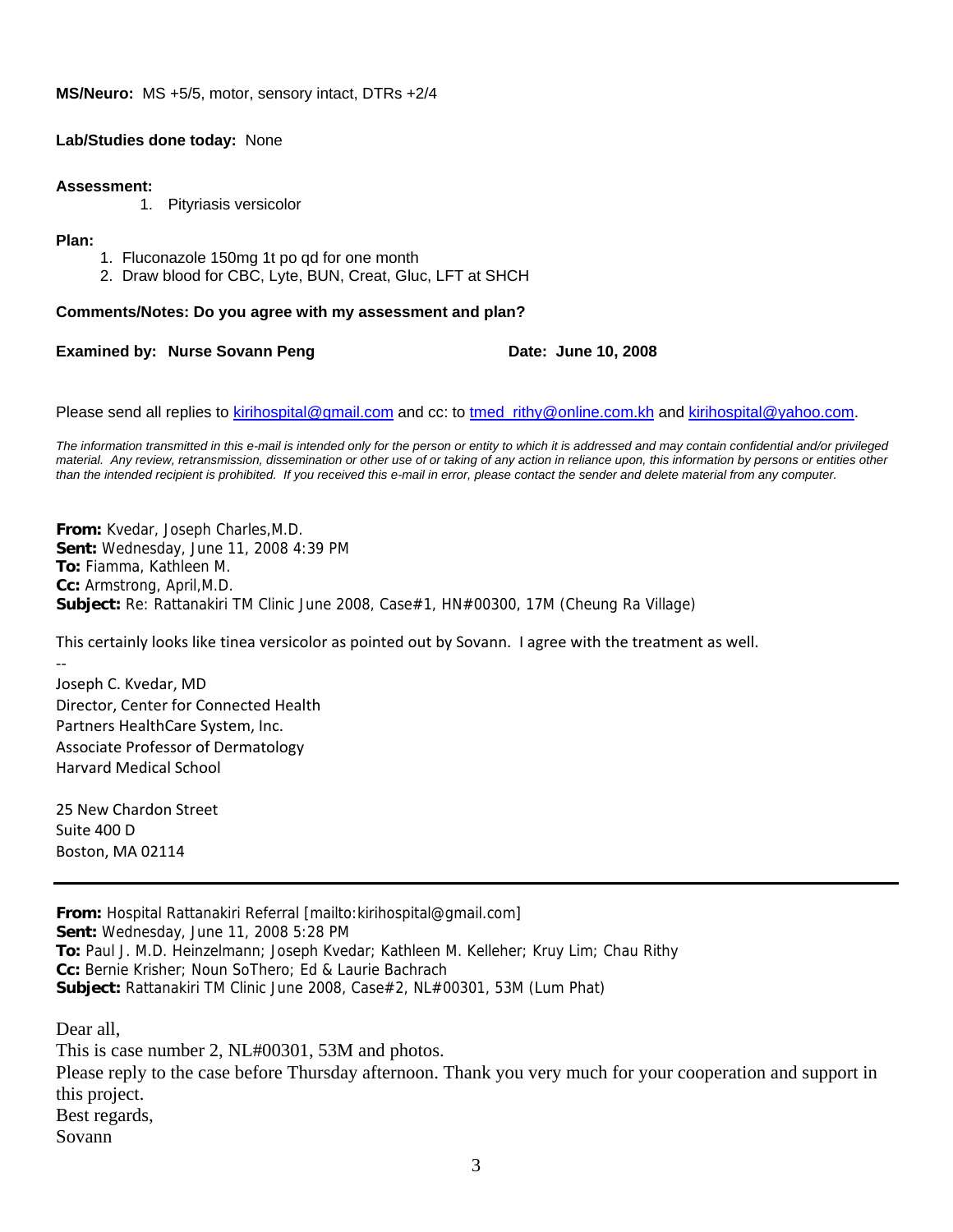## **Rattanakiri Provincial Hospital Telemedicine Clinic with Sihanouk Hospital Center of HOPE and Partners in Telemedicine**



#### **Patient: NL#00301, 53M (Lum Phat)**

**Chief Complaint:** Cough, dyspnea, edema for 3 months and skin rashes for 5 days

**HPI:** 53M presented with symptoms of cough, dyspnea and general edema and was examined at private clinic with Pneumonia and told he has proteinuria 2+. He was treated with Traditional medicine and Furosemide 20mg bid, Vit B1, B12, B6 tid, Asmacort tid on/off for 1 month. Now he has still presented with cough, dyspnea, edema and has presented with skin rashes for 5d, itchy. He has been admitted to hospital and treated with Ampicillin 1g tid,

**C Wt: 47Kg**

Gentamycin 80mg bid and Paracetamol 500mg tid.

**PMH:** None

**Family Hx:** None

**Social Hx:** smoking 5cig/d over 20y, drinking alcohol casually

#### **Medication:**

- 1. Ampicillin 1g tid
- 2. Gentamycin 80mg bid
- 3. Paracetamol 500mg tid

**Allergies:** NKDA

**ROS:** skin rash all over the body, stomatitis

**PE: Vital Signs: BP: 120/60 P: 130 R: 30 T: 38<sup>o</sup>**

**General:** Look sick

**HEENT:** No icterus, pink conjunctiva, no neck mass, no lymph node palpable, (+) JVD

**Chest:** Crackle on left lower lung and decreased breath sound on right lower lobe; H tachycardia, regular rhythm, +2 holosystolic murmur and murffle heart sound at apex

**Abdomen:** Soft, no tender, no distension, (+) BS

**Extremity/Skin:** 1+ pitting edema on bilateral ankle and foot, maculopapular rash all over the body, extremity, no vesicle, no pustule

**GU:** normal genitalia

**MS/Neuro:** Unremarkable

**Lab/Studies done today:** Today on June 11, 2008 UA: protein 2+



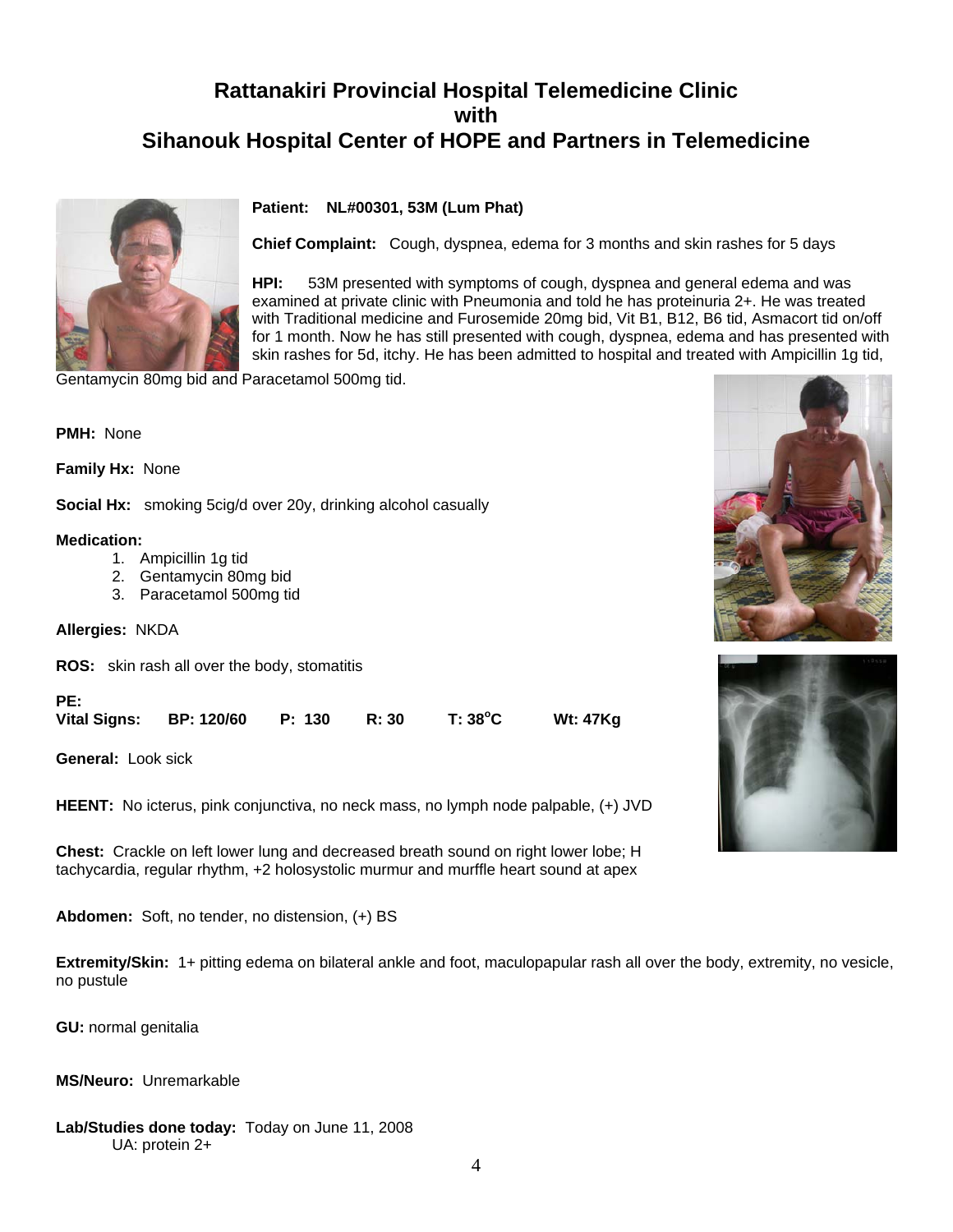U/S conclusion: Right pleural effusion

EKG and CXR and US attached

#### **Assessment:**

- 1. COPD
- 2. Right Pleural effusion
- 3. Pneumonia
- 4. PTB??
- 5. CHF?
- 6. Cardiomegaly
- 7. Generalized Urticaria

#### **Plan:**

- 1. Clarithromycin 500mg 1t po bid for 10d
- 2. Furosemide 20mg 1t pot id for 5d
- 3. Chlopheniramin 4mg 2t po qid for 5d
- 4. Cimetidine 400mg 1t pot id for 5d
- 5. Draw blood for CBC, Lyte, BUN, Creat, Gluc at SHCH

#### **Comments/Notes: Do you agree with my assessment and plan?**

#### **Examined by: Dr. Leng Sreng Date: June 11, 2008**

Please send all replies to kirihospital@gmail.com and cc: to tmed rithy@online.com.kh and kirihospital@yahoo.com.

*The information transmitted in this e-mail is intended only for the person or entity to which it is addressed and may contain confidential and/or privileged material. Any review, retransmission, dissemination or other use of or taking of any action in reliance upon, this information by persons or entities other than the intended recipient is prohibited. If you received this e-mail in error, please contact the sender and delete material from any computer.*

**From:** Cusick, Paul S.,M.D. [mailto:PCUSICK@PARTNERS.ORG] **Sent:** Thursday, June 12, 2008 5:08 AM **To:** Fiamma, Kathleen M.; kirihospital@gmail.com **Cc:** tmed\_rithy@online.com.kh; kirihospital@yahoo.com **Subject:** RE: Rattanakiri TM Clinic June 2008, Case#2, NL#00301, 53M (Lum Phat)

Thank you for the consult.

He is 53 with a 3 month history of cough, dyspnea and edema.

He was diagnosed at a private clinic with pneumonia and was treated w/ traditional medicine and with furosemide and with corticosteroid inhaler. He did not improve.

He was in the hospital and diagnosed with pneumonia. He was treated with gentamycin and ampicillin and developed a rash.

He has an examination with tachycardia and tachypnea. He looks ill. He has decreased breath sounds on the rt base and crackles on the left. He has a diffuse maculopapular skin rash that looks like a drug rash. He has 1+edema of the lower extremities.

He has a holosystolic murmur at the left base.

He has blunting of the right base and an enlarged heart (cardiomegaly) on his chest xray.

He has sinus tachycardia with Q waves in V1 and V2 and poor transition (V4) with t wave inversions in leads v4 to v6. He may have atrial enlargement on the EKG.

He has 2+ protienuria.





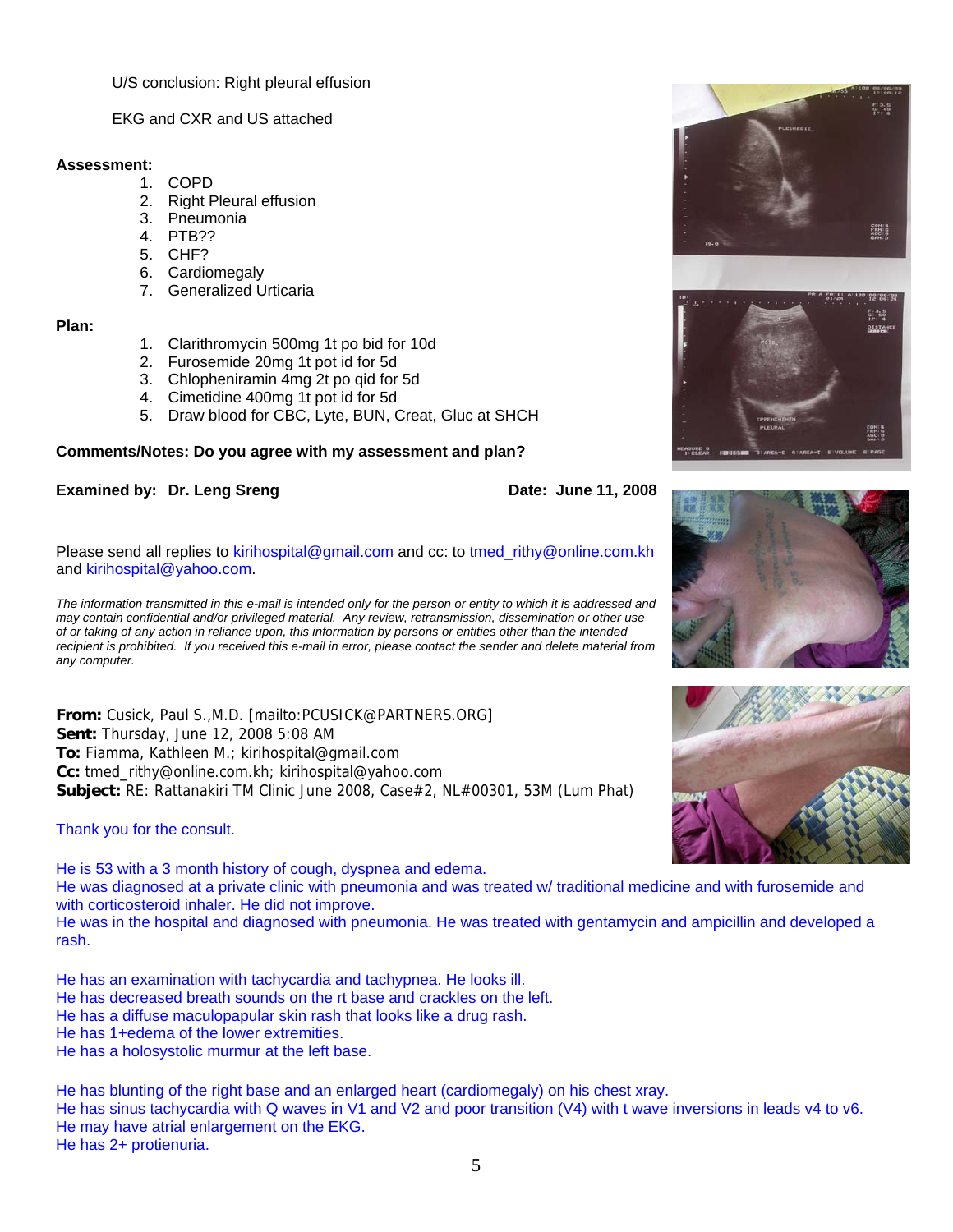This looks like a drug rash on his skin.

It does not or look like pneumonia by history and by CXR and lack of response to antibiotics.

His 3 months of dyspnea and edema could certainly be from a cardiac source. His presentation and findings are consistent with congestiive heart failure with cardiomegaly and valvular heart disease and possible EKG evidence for remote ischemia.

Another possible cause would be rheumatic heart and renal disease with valvular heart disease leading to ventricular hypertrophy and congestive heart disease. This could also account for the pleural effusion and protein in the urine and leg edema.

Another possible cause would be infectious or malignant pericardial effusion with congestive heart failure, cardiomegaly but there is no mention of pulsus paradoxicus or cardiac rub on exam and EKG is not classic for pericardial effusion or tamponade.

I would think that cardiology input would be helpful and that an echocardiogram would be helpful.

Initially, I would manage the edema and shortness of breath with lasix 20-40mg by mouth twice daily with increased green vegetables to prevent potassium loss. Low salt diet. Stop smoking.

I would not treat with antibiotics.

I would use antihistamine and cimetidine as you are doing for the rash.

He sounds ill. He may need to go to a hospital.

I look forward to seeing the results of his blood tests.

Please let us know how he responds with diuretics.

**From:** Armstrong, April,M.D. **Sent:** Wednesday, June 11, 2008 6:51 PM **To:** Fiamma, Kathleen M. **Cc:** Kvedar, Joseph Charles,M.D.; Armstrong, Ehrin J.,M.D. **Subject:** RE: Rattanakiri TM Clinic June 2008, Case#2, NL#00301, 53M (Lum Phat)

In terms of the skin eruption, this appears to be a morbiliform eruption that is progressing to erythroderma. From the images, the morbiliform eruption most resembles a drug hypersensitivity reaction. This would be consistent with the clincial history that the patient had been treated at a private clinic for pneumonia prior this this latest presentation. I do not see an antibiotic from the list of medications from his initial treatment at the private clinic. If an antibiotic was administered at that time, many antibiotic drugs are capable of eliciting a cutaneous hypersensitivity reaction as seen in this man. In the medication list that was given for the initial visit, furosemide would be the most likely culprit for the cutaneous eruption.

For management, I would recommend clobetasol ointment (or a class 1 -- strongest topical steroid you have available) to be applied twice a day for 2 weeks to the torso and extremity. Please watch out for signs and symptoms that could suggest progression to Stevens-Johnson Syndrome or Toxic Epidermal Necrolysis, such as blister formation and mucosal lesions, although he does not seem to have any of these signs from the photos.

Best regards, April Armstrong, MD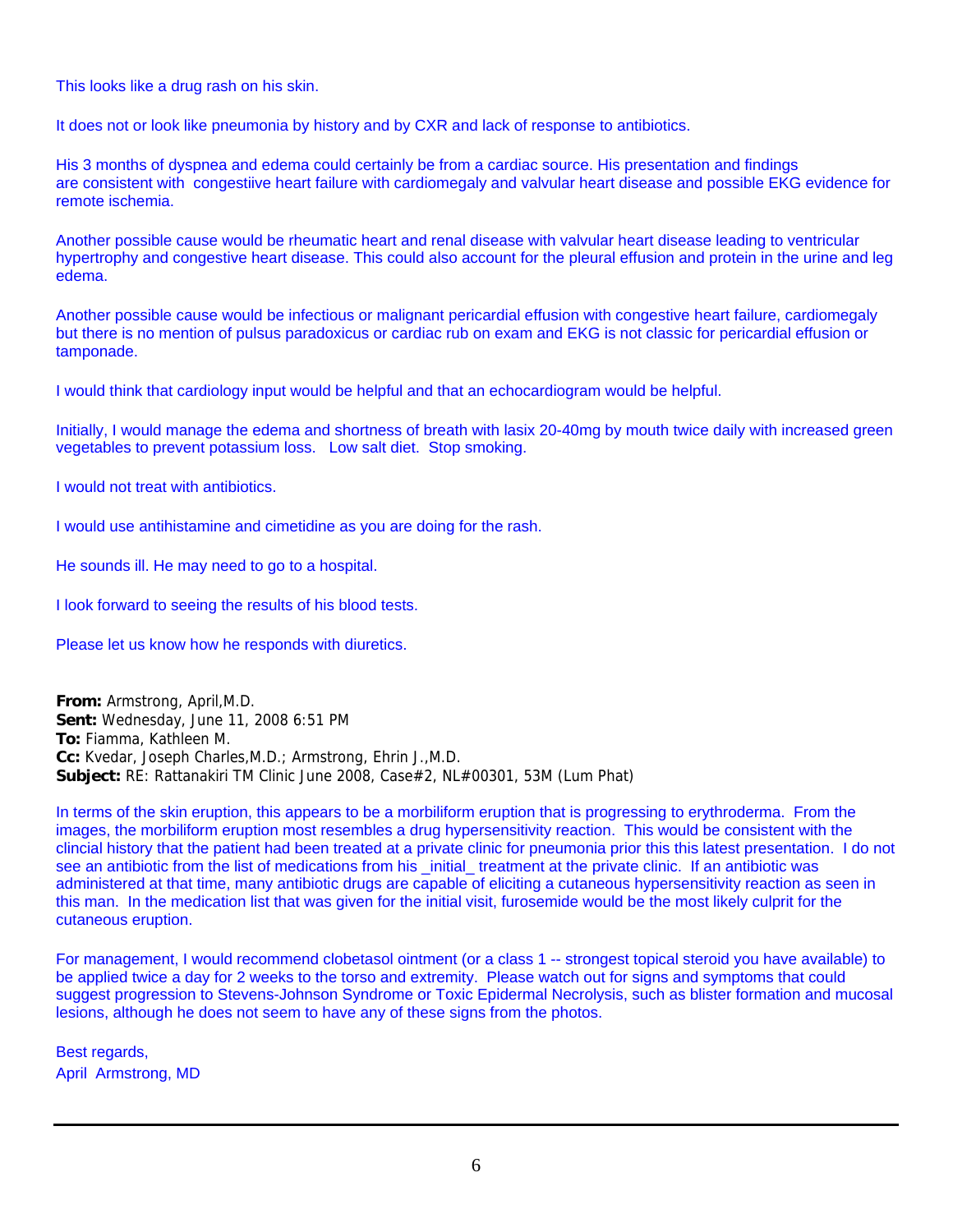**From:** Hospital Rattanakiri Referral [mailto:kirihospital@gmail.com] **Sent:** Thursday, June 12, 2008 10:23 AM **To:** Kathleen M. Kelleher **Cc:** Bernie Krisher; Noun SoThero; Ed & Laurie Bachrach; Chau Rithy **Subject:** Rattanakiri TM Clinic case received

Dear Kathy,

I have received one case from you, Case number 2, NL#00301, 53M but not yet receive case number 1, HN#00300, 17M. Thank you very much for your reply to the case in this month.

Best regards, Sovann

# **Thursday, June 12, 2008**

## **Follow-up Report for Rattanakiri TM Clinic**

There were 2 new patients seen during this month TM clinic at Rattanakiri Referral Hospital (RRH). The data of 2 cases was transmitted and received replies from both Phnom Penh and Boston, other 11 patients came for follow up and refill medication, and 34 patients seen by PA Rithy for minor problem. Per advice sent by Partners in Boston and Phnom Penh Sihanouk Hospital Center of HOPE as well as advices from PA Rithy on site, the following patients were managed and treated per local staff:

[Please note that in general the practice of dispensing medications at RRH for all patients is usually limited to a maximum of 7 days treatment with expectation of patients to return for another week of supplies if needed be. This practice allows clinicians to monitor patient compliance to taking medications and to follow up on drug side effects, changing of medications, new arising symptoms especially in patients who live away from the town of Banlung and/or illiterate. Nearly all medications and some lab tests not available/done at RRH are provided by SHCH to TM patients at no cost]

## **Treatment Plan for Rattanakiri TM Clinic June 2008**

#### **1. HN#00300, 17M (Cheung Ra Village)**

#### **Diagnosis:**

1. Pityriasis versicolor

#### **Treatment:**

- 1. Fluconazole 150mg 1t po qd for one month (#60)
- 2. Draw blood for CBC, Lyte, BUN, Creat, Gluc, LFT at SHCH

#### **Lab result on June 15, 2008**

|     | $WBC = 5.2$ | $[4 - 11 \times 10^9/\text{L}]$ | Nа | $=144$ | $[135 - 145]$ |
|-----|-------------|---------------------------------|----|--------|---------------|
|     | $RBC = 5.3$ | $[4.6 - 6.0x10^{12}/L]$         |    | $=3.9$ | $[3.5 - 5.0]$ |
| Hb. | $=14.0$     | [14.0 - 16.0g/dL]               |    | $=107$ | [95 - 110]    |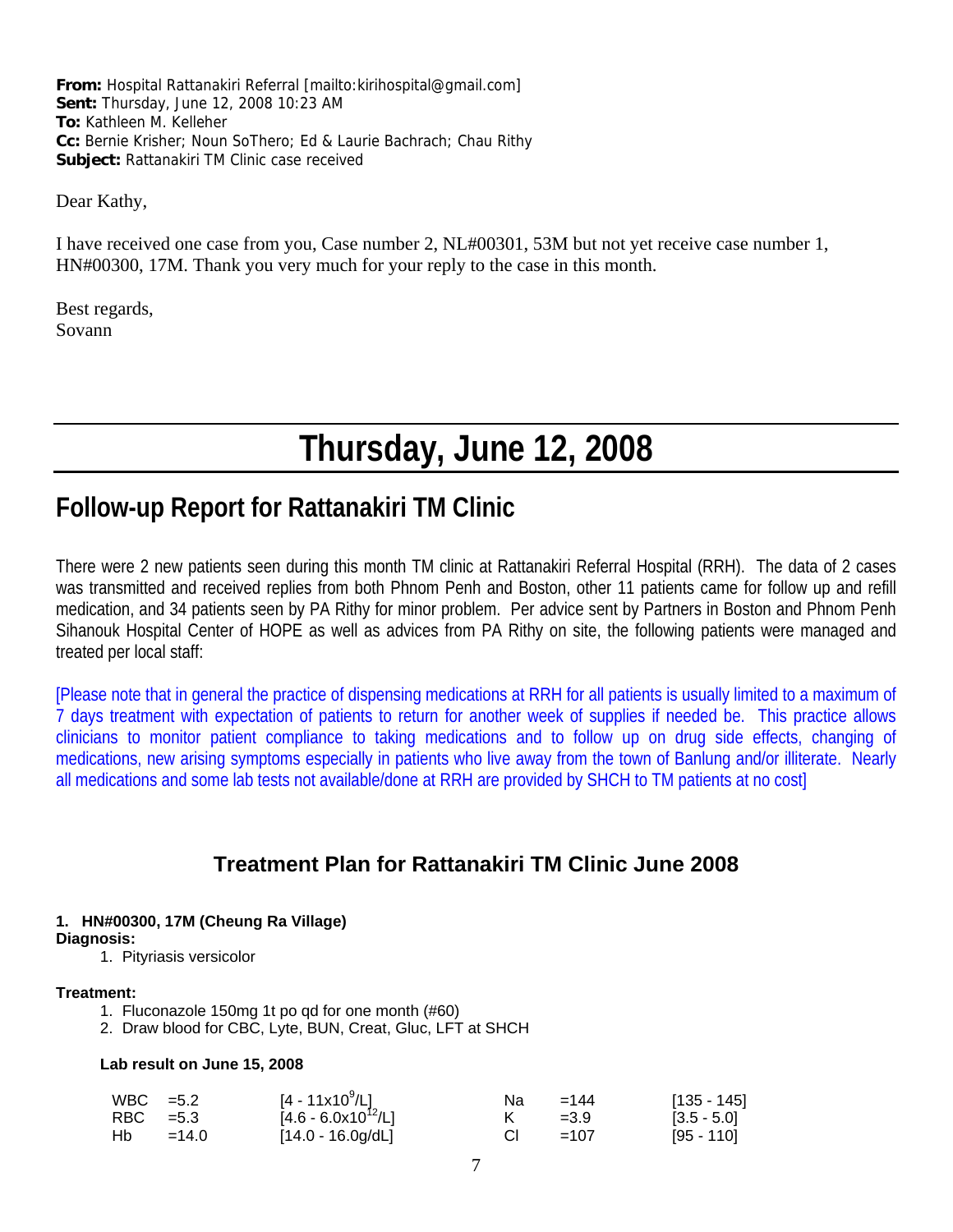| Ht          | $=44$   | $[42 - 52%]$                   | <b>BUN</b>   | $=0.8$ | $[0.8 - 3.9]$ |
|-------------|---------|--------------------------------|--------------|--------|---------------|
| <b>MCV</b>  | $= 83$  | $[80 - 100$ fl]                | $Creat = 83$ |        | $[53 - 97]$   |
| MCH         | $=26$   | $[25 - 35pq]$                  | Gluc         | $=4.6$ | $[4.2 - 6.4]$ |
| $MHCH = 32$ |         | $[30 - 37\%]$                  | $SGOT = 25$  |        | $[37]$        |
| Plt         | $= 235$ | [150 - 450x10 <sup>9</sup> /L] | $SGPT = 17$  |        | [<42]         |
| Lvm         | $=1.8$  | $[1.0 - 4.0x10^9/L]$           |              |        |               |
| Mxd         | $= 1.1$ | $[0.1 - 1.0x10^9/L]$           |              |        |               |
| Neut        | $=2.3$  | $[1.8 - 7.5x10^9/L]$           |              |        |               |

|     | <b>BUN</b><br>$Creat = 83$<br>Gluc $=4.6$<br>$SGOT = 25$ | $= 0.8$ | $[0.8 - 3.9]$<br>$[53 - 97]$<br>$[4.2 - 6.4]$<br>[37] |
|-----|----------------------------------------------------------|---------|-------------------------------------------------------|
| /L] | $SGPT = 17$                                              |         | $[<42]$                                               |
|     |                                                          |         |                                                       |

#### **2. NL#00301, 53M (Lum Phat)**

#### **Diagnosis:**

- 1. COPD
- 2. Right Pleural effusion
- 3. Pneumonia
- 4. PTB??
- 5. CHF?
- 6. Cardiomegaly
- 7. Generalized Urticaria

#### **Treatment:**

- 1. Clarithromycin 500mg 1t po bid for 10d
- 2. Furosemide 20mg 1t po tid for 5d
- 3. Chlopheniramin 4mg 2t po qid for 5d
- 4. Cimetidine 400mg 1t po tid for 5d
- 5. Draw blood for CBC, Lyte, BUN, Creat, Gluc at SHCH

#### **Lab result on June 15, 2008**

| <b>WBC</b>  | $= 8.4$  | $[4 - 11 \times 10^9/L]$           | Na          | $= 131$ | $[135 - 145]$ |
|-------------|----------|------------------------------------|-------------|---------|---------------|
| <b>RBC</b>  | $= 5.8$  | $[4.6 - 6.0x10^{12}/L]$            | Κ           | $= 3.1$ | $[3.5 - 5.0]$ |
| Hb          | $= 16.7$ | $[14.0 - 16.0g/dL]$                | CI          | $= 92$  | $[95 - 110]$  |
| Ht          | $= 51$   | $[42 - 52%]$                       | <b>BUN</b>  | $=4.5$  | $[0.8 - 3.9]$ |
| <b>MCV</b>  | $= 87$   | [80 - 100fl]                       | Creat       | $=79$   | $[53 - 97]$   |
| MCH         | $=29$    | $[25 - 35pg]$                      | Gluc        | $= 8.5$ | $[4.2 - 6.4]$ |
| $MHCH = 33$ |          | $[30 - 37\%]$                      | SGOT        | $= 83$  | $[37]$        |
| Plt         | $= 99$   | $[150 - 450 \times 10^9/\text{L}]$ | $SGPT = 41$ |         | [<42]         |
| Lym         | $=3.4$   | $[1.0 - 4.0x10^9/L]$               |             |         |               |
| Mxd         | $=0.7$   | $[0.1 - 1.0x10^9/L]$               |             |         |               |
| Neut        | $=4.3$   | $[1.8 - 7.5x10^9/L]$               |             |         |               |

### **Patient who came for follow up and refill medication**

#### **1. NS#00006, 18F (Village I)**

#### **Diagnosis:**

1. Euthyroid goiter

#### **Treatment:**

- 1. Carbimazole 5mg 1t po tid
- 2. Propranolol 40mg ¼t po bid
- 3. Appointment for surgical consultation

#### **2. PO#00148, 67F (Village III)**

#### **Diagnosis:**

- 1. HTN
- 2. DMII with PNP

#### **Treatment:**

- 1. Metformin 500mg 2t po qhs
- 2. Glibenclamide 5mg 2t po bid
- 3. Captopril 25mg ¼t po bid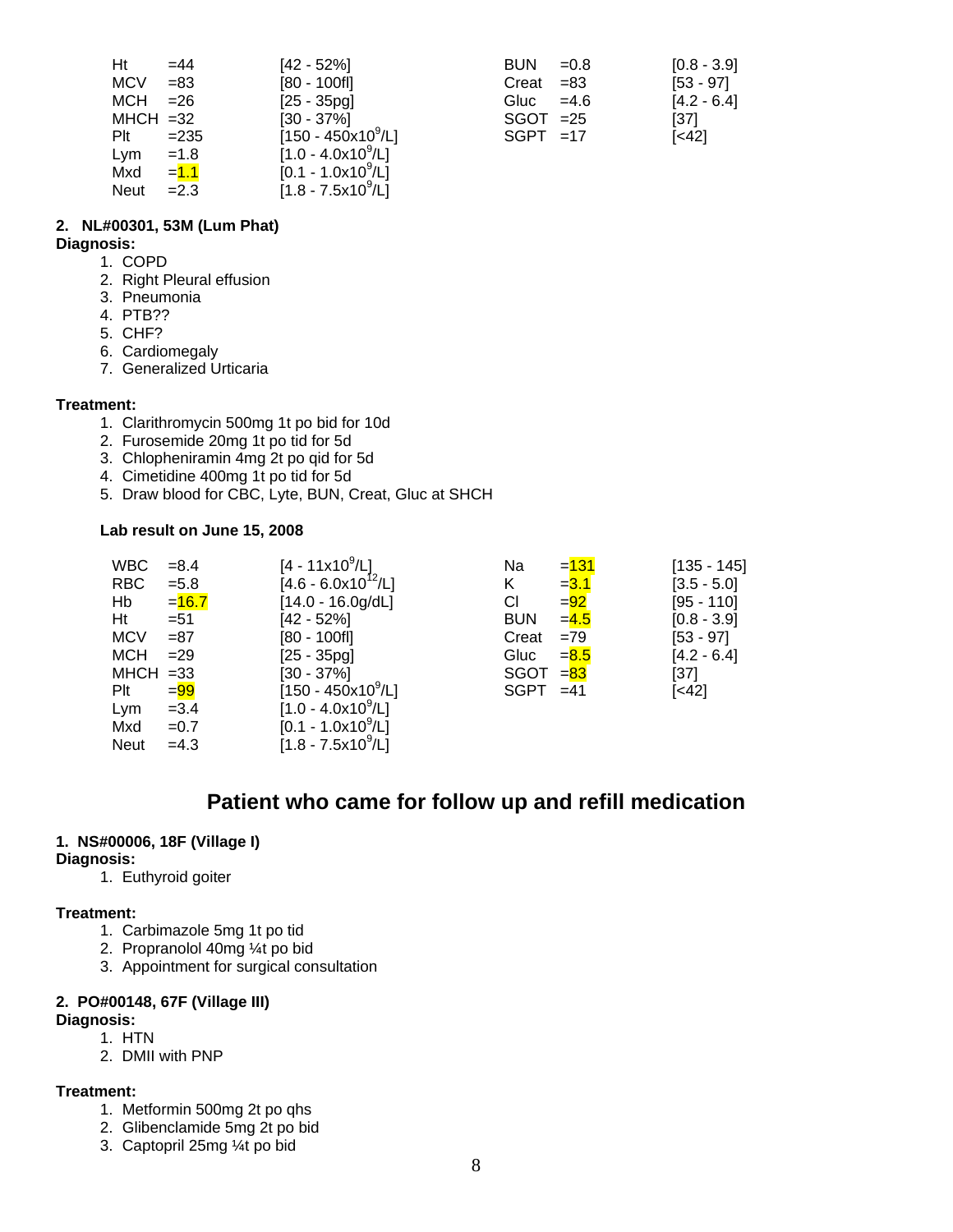- 4. ASA 300mg ¼t po qd
- 5. Amitriptylin 25mg ½t po qhs
- 6. Simvastatin 5mg 1t po qhs
- 7. Recheck Tot Chole, TG, Gluc and HbA1C in August

#### **3. OT#00155, 45F (Bor Keo)**

- **Diagnosis:** 
	- 1. HTN
	- 2. DMII

#### **Treatment:**

- 1. Metformin 500mg 2t qAM, 3t qPM (#500)
- 2. Glibenclamide 5mg 2t po bid (#400)
- 3. Captopril 25mg 1/2t po bid (100)
- 4. ASA 300mg ¼t po qd (#25)
- 5. Amitriptylin 25mg ½t po qhs (#50)
- 6. Citirizin 10mg 1t po qd (buy)

#### **4. RH#00160, 67F (Village I)**

#### **Diagnosis:**

- 1. HTN
- 2. OA

#### **Treatment:**

- 1. Captopril 25mgmg 1tab po qd (#100)
- 2. Amitriptylin 25mg ½ tab po qhs (#50)
- 3. ASA 300mg ¼tab po qd (#25)
- 4. Draw blood for Lyte, BUN, Creat, Gluc at SHCH

#### **Lab result on June 15, 2008**

| Na         | $=144$  | $[135 - 145]$ |
|------------|---------|---------------|
| ĸ.         | $=4.5$  | $[3.5 - 5.0]$ |
| СL         | $=110$  | $[95 - 110]$  |
| <b>BUN</b> | $=1.0$  | $[0.8 - 3.9]$ |
| Creat      | $= 59$  | [44 - 80]     |
| Gluc       | $= 5.9$ | $[4.2 - 6.4]$ |

#### **5. SR#00190, 35F (Village I)**

#### **Diagnosis:**

- 1. Euthyroid goiter
- 2. HA

#### **Treatment:**

1. Tylenol sinus 1t po qid (#12)

#### **6. SV#00256, 43M (Village I)**

#### **Diagnosis:**

1. DMII

#### **Treatment:**

- 1. Glibenclamide 5mg 2t po qd
- 2. Metformin 500mg 2t po qhs
- 3. Recheck Gluc and HbA1C in August

#### **7. KC#00260, 44F (Village V)**

#### **Diagnosis:**

1. DMII

#### **Treatment:**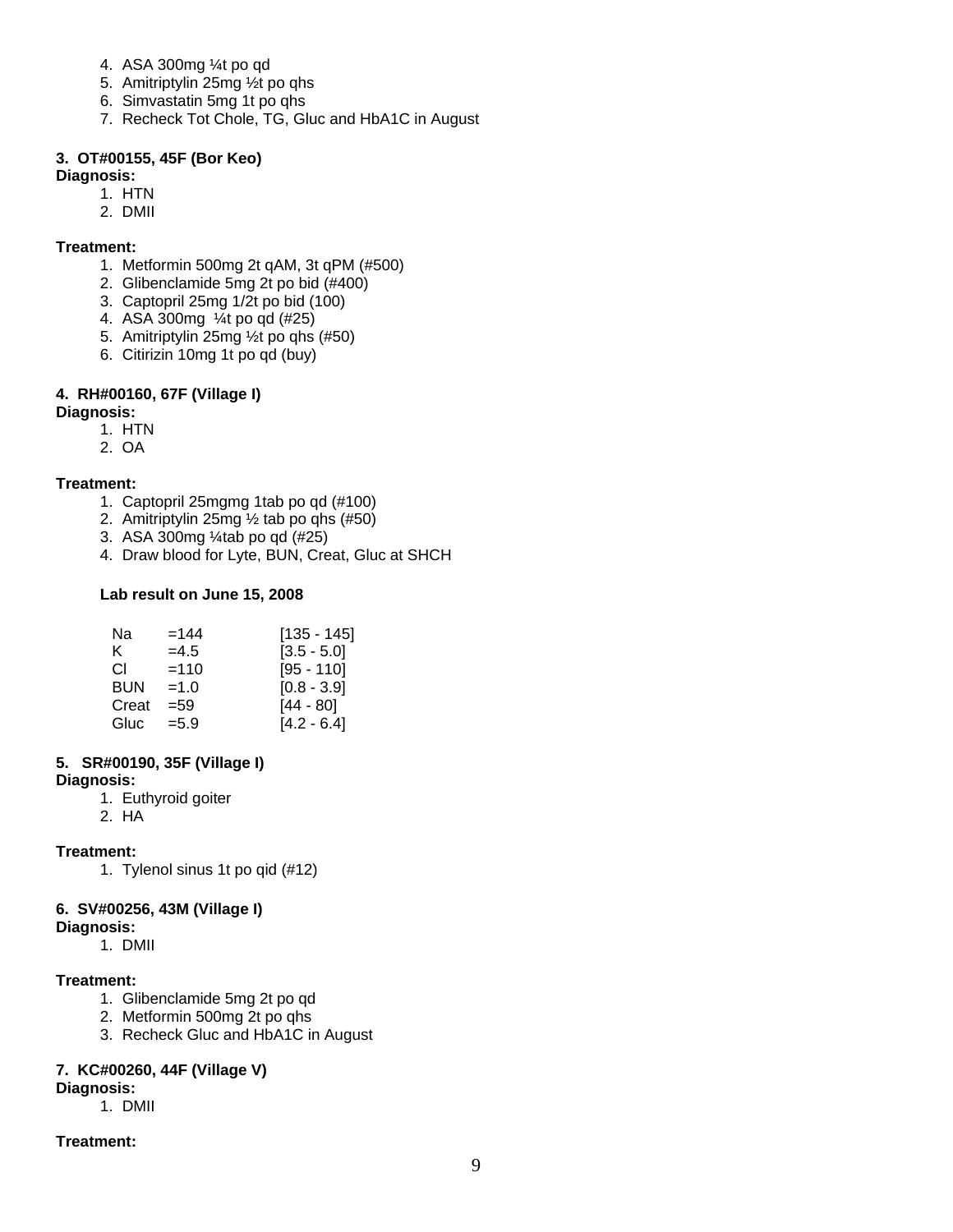- 1. Metformin 500mg 1t po qhs
- 2. Glibenclamide 5mg 1t po qd
- 3. Recheck Gluc and HbA1C in August

#### **8. VC#00268, 66M (Bey Srok Village)**

**Diagnosis:**

1. DMII

#### **Treatment:**

- 1. Metformin 500mg 2t po bid
- 2. Glibenclamide 5mg 2t po bid
- 3. Captopril 25mg 1/4t po qd
- 4. ASA 300mg 1/4t po qd
- 5. Recheck FBS and HbA1C in August

#### **9. OE#00273, 65M (Village I)**

#### **Diagnosis:**

1. DMII with PNP

#### **Treatment:**

- 1. Glibenclamide 5mg 2t po bid
- 2. Captopril 25mg 1/4t po qd
- 3. ASA 300mg 1/4t po qd
- 4. Amitriptylin 25mg 1/2t po qhs
- 5. MTV 1t po qd for one month
- 6. Recheck Gluc and HbA1C in August

#### **10. MP#00275, 10M (Village I)**

#### **Diagnosis:**

- 1. Fungal infection of toe
- 2. Tinea Unguium (Onychomycosis)

#### **Treatment:**

1. Fluconazole 150mg 1t po qd for one month (#45)

#### **11. VS#00278, 7F (Village I)**

#### **Diagnosis:**

1. Severe Anemia

#### **Treatment:**

1. Draw blood for CBC, Lyte, BUN, Creat, Gluco, Peripheral smear, Reticulocyte count, ESR, LDH, Hb electrophoresis at SHCH

#### **Lab result on June 15, 2008**

| <b>WBC</b>  | $= 3.5$ | [4 - 11x10 <sup>9</sup> /L]        | Na         | $=140$  | $[135 - 145]$ |
|-------------|---------|------------------------------------|------------|---------|---------------|
| <b>RBC</b>  | $=4.5$  | $[3.9 - 5.5x10^{12}/L]$            | Κ          | $=4.1$  | $[3.5 - 5.0]$ |
| Hb          | $= 9.9$ | $[12.0 - 15.0g/dL]$                | <b>CI</b>  | $=105$  | [95 - 110]    |
| Ht          | $= 38$  | [35 - 47%]                         | Creat      | $=$ 38  | [44 - 80]     |
| <b>MCV</b>  | $= 83$  | $[80 - 100$ fl]                    | <b>BUN</b> | $=1.4$  | $[0.8 - 3.9]$ |
| <b>MCH</b>  | $=22$   | $[25 - 35pg]$                      | Gluc       | $=4.5$  | $[4.2 - 6.4]$ |
| <b>MHCH</b> | $= 26$  | $[30 - 37\%]$                      | <b>LDH</b> | $= 953$ | $[225 - 450]$ |
| Plt         | $= 356$ | $[150 - 450 \times 10^9/\text{L}]$ |            |         |               |
| Lym         | $=1.4$  | $[1.0 - 4.0x109/L]$                |            |         |               |
| Mxd         | $=0.6$  | $[0.1 - 1.0x10^9/L]$               |            |         |               |
| <b>Neut</b> | $=1.5$  | $[1.8 - 7.5x10^9/L]$               |            |         |               |

Hypochromic  $1+$ Macrocyte 1+ Microcyte 2+ Schistocytes  $1+$